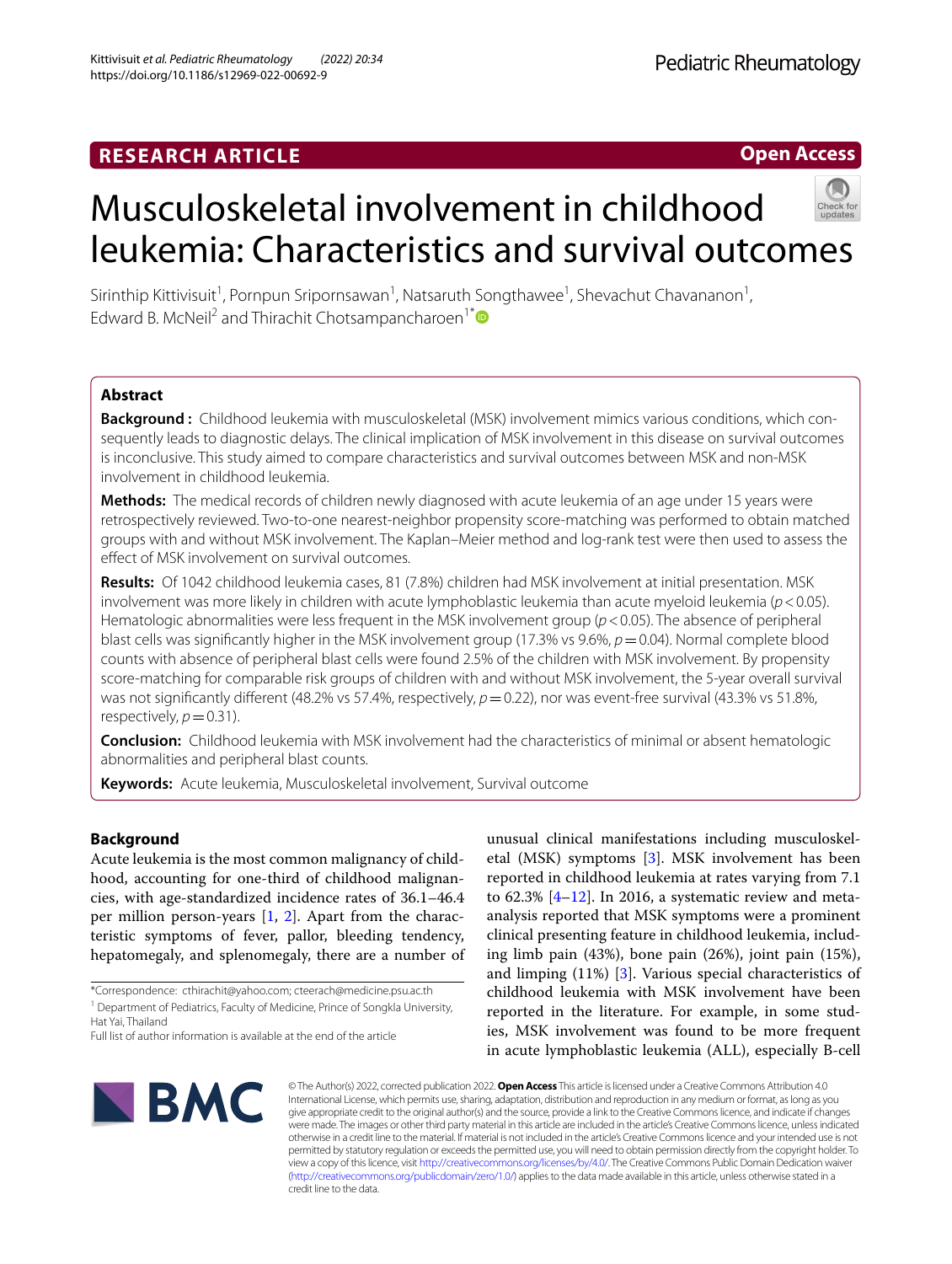ALL, than acute myeloid leukemia (AML) [[13](#page-6-5)[–15](#page-6-6)]. This subgroup with MSK involvement also had lower rates of hematologic abnormalities, as well as peripheral blast counts at initial presentation  $[12-16]$  $[12-16]$ . Therefore, childhood leukemia with MSK involvement can mimic rheumatic or orthopedic conditions and lead to delayed diagnosis of leukemia [\[14](#page-6-8), [16](#page-6-7), [17\]](#page-6-9). To date there is no consensus on the prognostic signifcance of MSK involvement in childhood leukemia. In consideration of the limited data and the uncertain prognosis of childhood leukemia with MSK involvement, this study aimed to identify the clinical and laboratory characteristics at initial presentation of childhood leukemia with MSK involvement, and to compare survival outcomes between children with and without MSK involvement.

# **Methods**

We retrospectively reviewed the medical records of 1221 children aged<15 years diagnosed with acute leukemia between January 1978 and December 2019, and treated at the Oncology Clinic, Department of Pediatrics, Faculty of Medicine, Prince of Songkla University, which is the major tertiary-referral center in southern Thailand. The information recorded for each child included demographic characteristics, clinical manifestations at diagnosis, and initial laboratory investigations such as complete blood count (CBC), blood chemistry, subtype of acute leukemia (ALL or AML) and year of diagnosis. Diagnosis of AML or ALL and subtype was made according to the French-American-British (FAB) classifcation by morphological examination of bone marrow staining in all patients. Cytochemical stains included periodic acid-Schiff, peroxidase and  $\alpha$ -naphthyl acetate esterase. After the year 2000, immunophenotyping of cell surface markers was additionally used to diferentiate subtypes (i.e., AML from ALL, and T-cell ALL from B-cell ALL). The National Cancer Institute (NCI) risk classifcation was used to separate high and standard risk groups based on age and white blood cell (WBC) count at diagnosis. We used the standard NCI risk classifcations, in which patients aged 1 to 10 years with WBC values less than  $50 \times 10^9$ /L were defined as low risk, while the rest were defned as high risk [[18\]](#page-6-10). Prior to 2006, our treatment chemotherapy protocols were based on the modifed ALL treatment protocols of the Children's Cancer Study Group [[19](#page-6-11)[–21](#page-7-0)] and the AML treatment protocols of the Berlin-Frankfurt-Munster group [\[22](#page-7-1)[–24\]](#page-7-2). In 2006, the Thai Pediatric Oncology Group developed the national standardized protocols for treatment of childhood leukemia in Thailand  $[25]$  $[25]$ . After that our treatment protocols were based on the national protocols according to the subtypes of leukemia and risk stratifcation of patients at presentation.

The MSK symptoms at initial presentation of each child were reviewed. MSK involvement was defned as bone and/or joint pain (either arthralgia or arthritis). Arthralgia was defned as pain localized in one more joints and arthritis was defned as joint pain with signs of joint inflammation (joint swelling, effusion, redness, increased heat, or limited range of motion). The pattern of joint involvement was defned as monoarticular (one joint), oligoarticular (2–4 joints), and polyarticular (5 or more joints). Initial bone and joint radiographs of all children who had MSK involvement were reviewed by a radiologist for the characteristics of radiographic bone changes in leukemia including metaphyseal radiolucent bands, osteolytic lesions, osteosclerosis, and periosteal reaction [[26,](#page-7-4) [27](#page-7-5)].

## **Statistical analysis**

Descriptive statistics are presented using mean and standard deviation or median and interquartile range (IQR) for continuous variables as appropriate, and frequency with percentage for categorical variables. Demographic and clinical characteristics were compared using the chi-square or Fisher's exact test for categorical variables and Student's *t*-test or rank-sum test for continuous variables as appropriate. Two-to-one nearest-neighbor propensity score-matching without replacement was performed to reduce the imbalance in the distribution of confounding variables between the groups with and without MSK involvement using the MatchIt package in R (R Foundation for Statistical Computing, Vienna, Austria). Matching variables included age, sex, initial WBC count, phenotype of leukemia, and period of diagnosis. Survival analyses were performed using the Kaplan– Meier estimator and log-rank test. All statistical tests were two-sided and p-values <0.05 were considered statistically signifcant.

# **Results**

During the 42-year study period, 1221 newly diagnosed children with acute leukemia were identifed. We excluded 87 children who had incomplete data and 92 children who refused standard chemotherapy and were treated with alternative traditional medicine alone, leaving a total of 1042 children for analysis. Of these, 81 (7.8%) were reported as having MSK involvement in various bones and/or joints. The median time (IQR) from the beginning of the MSK symptoms to the time of leukemia diagnosis was  $30.0$   $(21.0-90.0)$  days. The main clinical presentations of the MSK involvement were joint pain in 95.1% (77/81) and bone pain in 33.3% (27/81). Of the 81 children with MSK involvement, 23 (28.4%) had both joint pain (arthritis or arthralgia) and bone pain. Among the 77 children who had joint pain, 66 (85.7%)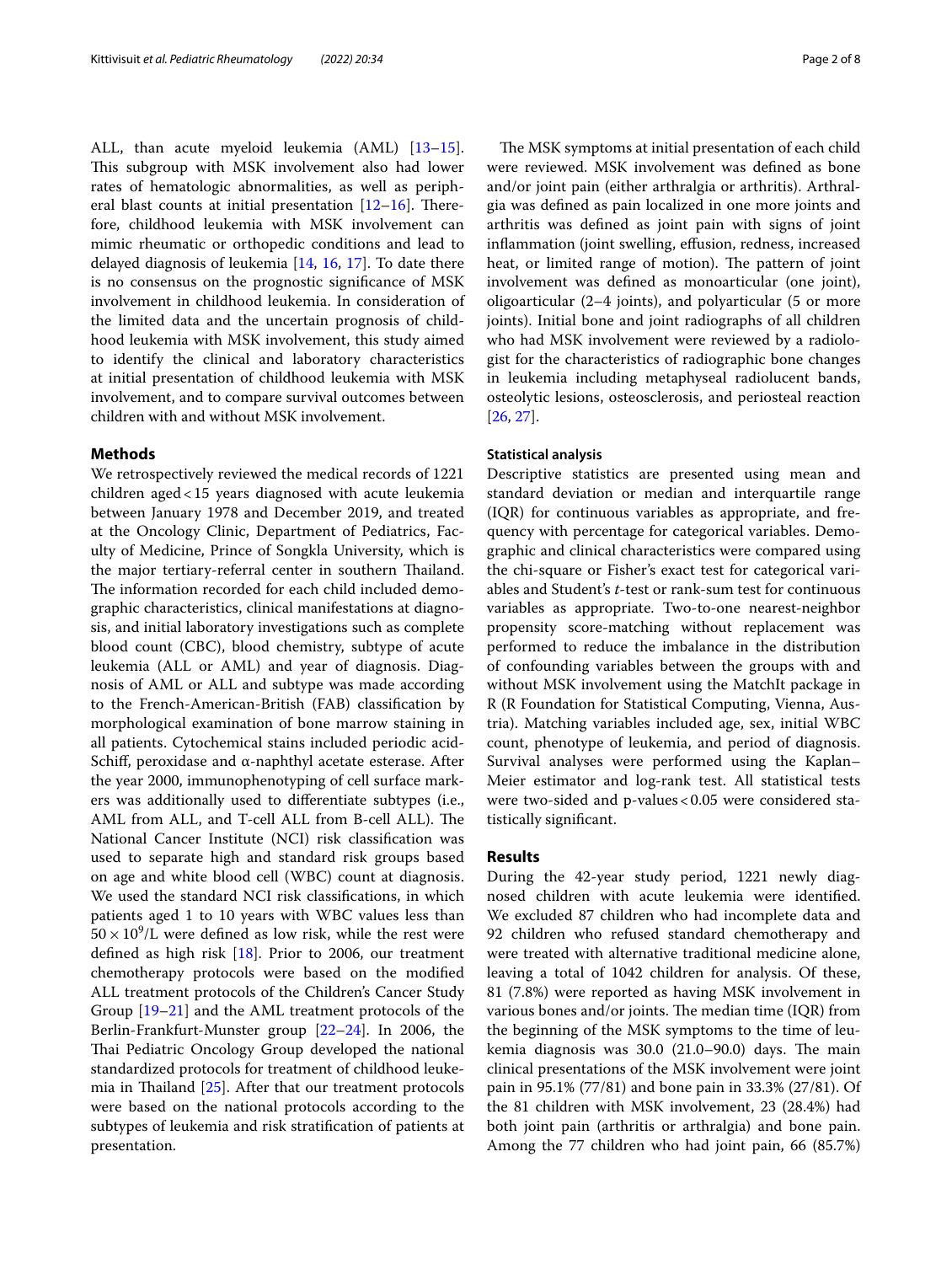had arthritis, while 11 (14.3%) had arthralgia without signs of joint inflammation. The most common pattern of joint pain was polyarticular (46.8%), followed by oligoarticular (29.9%) and monoarticular (23.4%) patterns. The most common sites of joint pain were the large joints of the extremities, notably ankles (58.4%), knees (57.1%), and elbows (46.8%). Among 78 of 81 children with MSK involvement who had radiologic work ups of the site of their MSK involvement at initial presentation, 64 (82.1%) had the characteristic radiographic bone changes of leukemia confrmed by a radiologist. None of the 81 children with MSK involvement were primarily presented to a pediatric rheumatologist and none exhibited persisting symptoms after the induction phase of chemotherapy.

Of the 81 children with MSK involvement, 29 (35.8%) were initially misdiagnosed with other diseases before the diagnosis of acute leukemia. Among the 29 children who were initially misdiagnosed, 17 (58.6%) were diagnosed with juvenile idiopathic arthritis (JIA). Of the 17 children who were initially misdiagnosed with JIA, 14 (82.3%) presented with polyarthritis. Six children were initially diagnosed with systemic JIA. Two children had no other symptoms and hematologic abnormalities besides MSK symptoms. All 17 children received treatment with non-steroidal anti-infammatory drugs but none of them received corticosteroids or other immunosuppressive drugs before the diagnosis of leukemia. The median time from the beginning of the MSK symptoms to the time of leukemia diagnosis in the 29 children who were initially misdiagnosed was longer than the 52 who were not; however, the diference was not statistically significant (60 days vs 30 days,  $p = 0.07$ ).

The demographic and hematologic characteristics of the 81 children with MSK involvement and the 961 children without MSK involvement at initial presentation are presented in Table [1.](#page-4-0) The median age at onset among the children with MSK involvement was slightly higher than in those without MSK involvement. The subtype of acute leukemia was signifcantly diferent between the children with and without MSK involvement. More children with MSK involvement were diagnosed with ALL (88.9%) than AML (11.1%). More children with MSK involvement were classifed as B-cell ALL (69.4%) than T-cell ALL (4.2%). Children with MSK involvement had fever signifcantly more frequently than those without. Skin bleeding and splenomegaly were signifcantly less frequent in the group without MSK involvement and hepatomegaly and lymphadenopathy were slightly less frequent in those with MSK involvement, but the diferences were not statistically signifcant.

Regarding the laboratory fndings at initial presentation, children with MSK involvement had signifcantly higher hemoglobin (Hb) and platelet counts, and lower

WBC and peripheral blast counts  $(p<0.05)$ . The absence of peripheral blast cells was signifcantly higher in the MSK involvement group than in those without MSK involvement (17.3% vs 9.6%, *p*=0.04). Among 81 children with MSK involvement, 2.5% (2/81) presented with a normal CBC (Hb ≥ 10 g/dL, WBCs 5.0–15.0 × 10<sup>9</sup>/L, platelet count  $\geq 100 \times 10^9$ /L and absence of peripheral blasts). The median lactate dehydrogenase (LDH) level was signifcantly lower in the MSK involvement group (*p*<0.05). Other laboratory parameters including serum calcium, phosphate, uric acid, and alkaline phosphatase were not signifcantly diferent between the children with and without MSK involvement.

The median survival time for the entire 1042 study patients was 3.23 years and the 10-year overall survival rate was 38.8%. There was no difference in the overall survival (OS) and event-free survival (EFS) rates between the 81 children with MSK involvement and the 961 children without MSK involvement  $(p=0.22$  and 0.17, respectively). Among the 81 children with MSK involvement, the OS and EFS were not signifcantly diferent between the 29 children who were initially misdiagnosed with other diseases and the 52 who were not  $(p=0.40)$ and 0.47, respectively).

Comparisons of the distribution of matching factors and other covariates between groups of children with MSK and without MSK involvement after propensity-matching process are shown in Table [2](#page-5-0). There were no diferences in the risk variables between the 2 groups. The Kaplan–Meier curves showing the comparisons of survival outcome between the 81 children with MSK involvement and the 162 matched children without MSK involvement are presented in Fig. [1](#page-3-0) (overall survival, OS) and Fig.  $2$  (event-free survival, EFS). The OS and EFS rates were lower for children with MSK involvement compared with the propensity score-matched children without MSK involvement, but the diferences were not statistically significant  $(p=0.22$  and 0.31, respectively). The 5-year OS rate for the 81 children with MSK involvement was 48.2% compared with 57.4% for the 162 matched children without MSK involvement. The 5-year EFS rate for the 81 children with MSK involvement was 43.3% compared with 51.8% for the 162 matched children without MSK involvement.

# **Discussion**

Our long-term study covered a 42-year period and included a total of 1042 childhood leukemia patients. Of these, the incidence of MSK involvement at initial presentation was 7.8%, which was within the ranges previously reported from 7.1 to 62.3% in childhood leukemia  $[4-12]$  $[4-12]$ . These quite disparate ranges may have resulted from the variety of defnitions used in previous studies,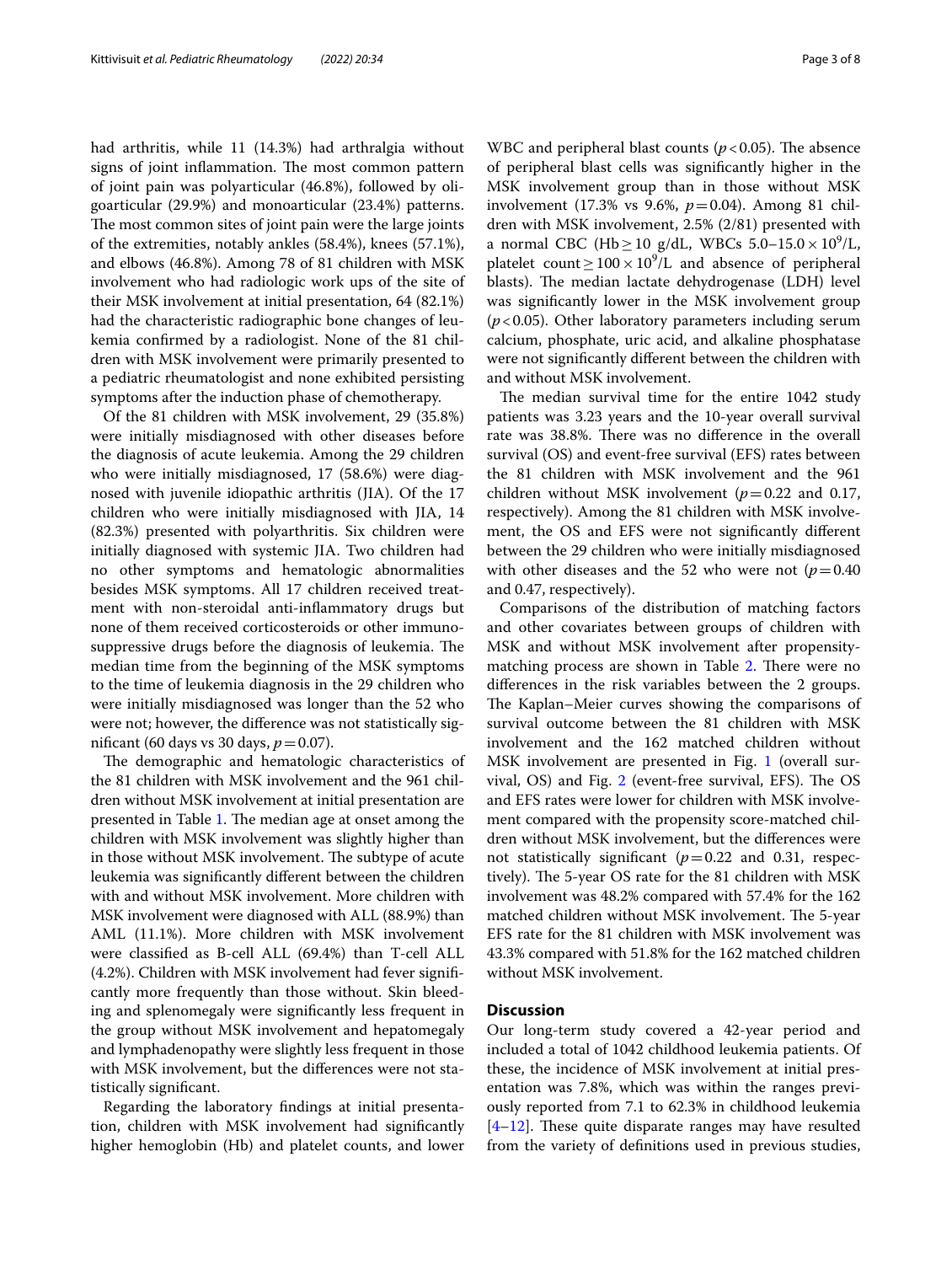

<span id="page-3-0"></span>

<span id="page-3-1"></span>as some included only cases with bone and/or joint pain while others also included cases with subjective complaints such as non-specifc limb pain, refusal to walk, or abnormal gait. Among the studies which included only cases with bone and/or joint pain, Kai et al. found that 18.7% of 225 childhood leukemia patients had symptoms referable to bones and/or joints [\[4](#page-6-3)]. Similarly, Biswas et al. reported that 27.3% of their 75 childhood leukemia patients had bone and/or joint pain [\[9](#page-6-12)]. Our study reported a lower incidence of MSK involvement in childhood leukemia than these previous studies reporting only cases with bone and/or joint pain. The explanation may be diferences in the defnitions, as apart from bone and joint complaints, most of the cases in our study had radiologic evidence of bone and joint involvement. In comparison, the studies which included subjective MSK complaints tended to report higher incidences of MSK involvement. Riccio et al. [[11\]](#page-6-13) retrospectively reviewed 328 childhood leukemia cases and reported that 22.3% of their cases had MSK symptoms while Robazzi et al. reported that 54.7% of 406 childhood leukemia patients had osteoarticular manifestations [[7\]](#page-6-14).

MSK involvement has been reported more commonly in ALL than AML patients, especially in B-cell ALL [\[4](#page-6-3), [7,](#page-6-14) [13](#page-6-5)[–15\]](#page-6-6). Similarly, the majority of children who had MSK involvement in our study were in the ALL subgroup. When focusing on a subgroup of childhood ALL, previous studies reported the incidence of MSK involvement ranged from 8.4 to 47.4% [\[13](#page-6-5)[–17](#page-6-9), [28](#page-7-6), [29\]](#page-7-7). Our study found that the incidence of MSK involvement in childhood ALL was 9.9% (72/726), which was within the lower range of previous studies. There are only a limited number of studies investigating MSK involvement in childhood AML. Kai et al. reported that 10.5% of 57 childhood AML cases had MSK involvement [\[4](#page-6-3)]. Robazzi et al. investigated 93 childhood AML cases and found arthritis in 9.7% and arthralgia in 5.4% [[7\]](#page-6-14). Our study, which included a total of 316 children diagnosed with AML, found that the incidence of MSK involvement in this subgroup was 2.8%.

Our study found that joint pain was the most common MSK involvement, and the large joints of the extremities, especially the ankles and knees, were the most commonly involved sites. This clinical characteristic of MSK involvement were similarly reported in previous studies [[7,](#page-6-14) [11](#page-6-13), [14,](#page-6-8)  $29-31$  $29-31$ ]. The polyarticular joint pain pattern was the most common presentation in our study, which was similar to a study by Spilberg and Meyer [\[30\]](#page-7-9). However, most previous studies found that the oligoarticular pattern was the most common presentation [[10](#page-6-15), [12,](#page-6-4) [14](#page-6-8), [29\]](#page-7-7).

Laboratory characteristics of slight hematologic abnormalities at initial presentation of higher Hb level and lower WBC and higher platelet counts, have been reported in childhood leukemia with MSK involvement compared with patients without MSK involvement [[12–](#page-6-4) [16\]](#page-6-7). Similarly, we found that hematologic abnormalities were signifcantly less frequent in the group with MSK involvement. Few or even the absence of peripheral blast counts has also been reported as a distinctive fnding in childhood leukemia with MSK involvement in previous studies  $[12, 13, 16]$  $[12, 13, 16]$  $[12, 13, 16]$  $[12, 13, 16]$  $[12, 13, 16]$ . In the same way, our study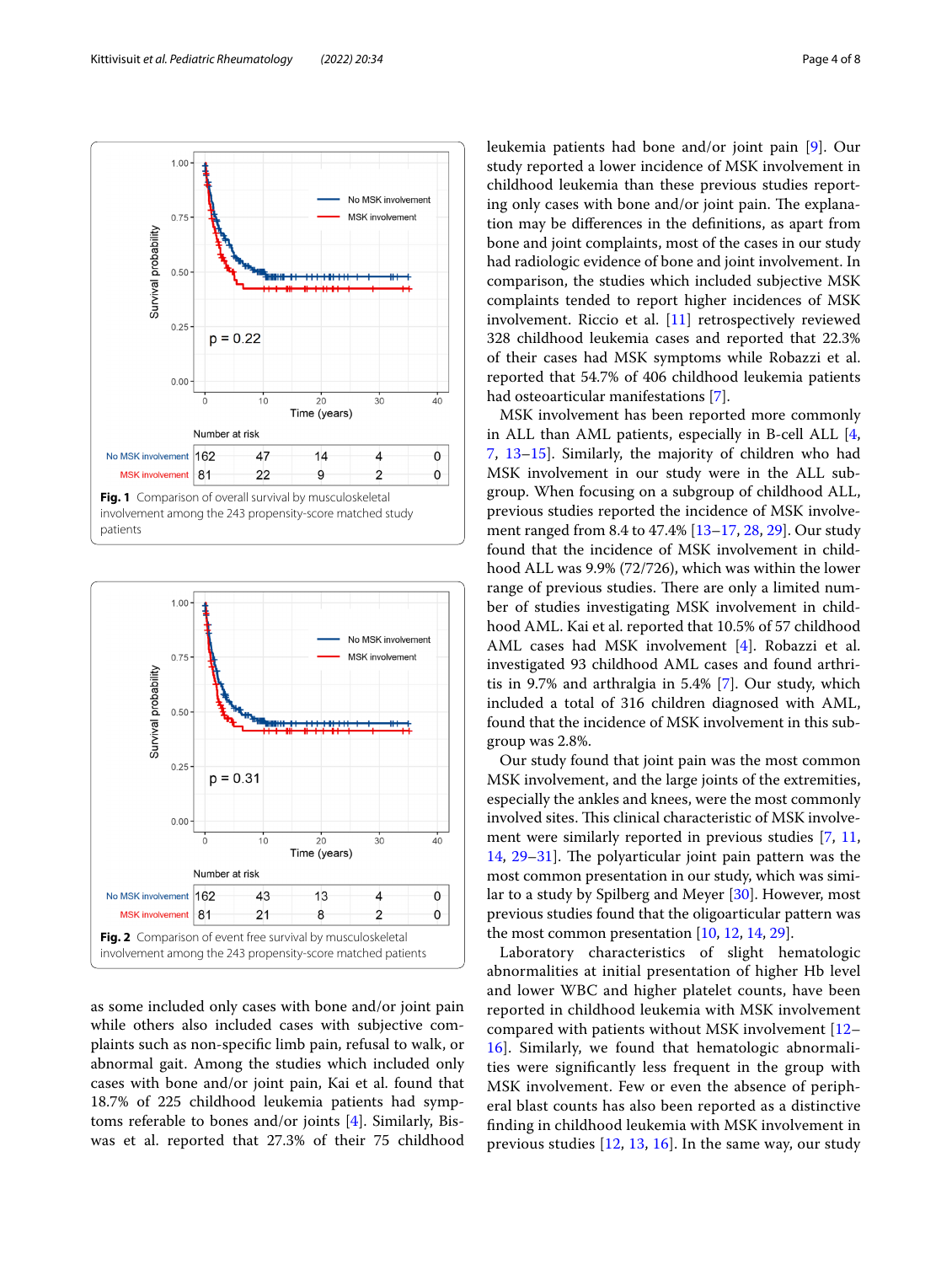<span id="page-4-0"></span>**Table 1** Comparison of demographic and clinical characteristics between childhood leukemia patients with and without musculoskeletal involvement

| <b>Factor</b>                 | <b>Total</b><br>$(N=1042)$ | No MSK involvement<br>$(N=961)$ | <b>MSK</b> involvement<br>$(N=81)$ | P value |
|-------------------------------|----------------------------|---------------------------------|------------------------------------|---------|
| Median age, years (IQR)       | $4.9(2.9-9.0)$             | $4.9(2.8-9.0)$                  | $5.9(3.5-9.3)$                     | 0.052   |
| Sex                           |                            |                                 |                                    | 0.787   |
| Male                          | 613 (58.8)                 | 567 (59.0)                      | 46 (56.8)                          |         |
| Female                        | 429 (41.2)                 | 394 (41.0)                      | 35 (43.2)                          |         |
| Year of diagnosis             |                            |                                 |                                    | 0.036   |
| 1979-1999                     | 378 (36.3)                 | 354 (36.8)                      | 24 (29.6)                          |         |
| 2000-2009                     | 413 (39.6)                 | 385 (40.1)                      | 28 (34.6)                          |         |
| 2010-2019                     | 251 (24.1)                 | 222 (23.1)                      | 29 (35.8)                          |         |
| Morphology                    |                            |                                 |                                    | < 0.001 |
| ALL                           | 726 (69.7)                 | 654 (68.1)                      | 72 (88.9)                          |         |
| AML                           | 316 (30.3)                 | 307 (31.9)                      | 9(11.1)                            |         |
| ALL subtype                   |                            |                                 |                                    | 0.028   |
| B-cell                        | 401 (55.2)                 | 351 (53.7)                      | 50 (69.4)                          |         |
| T-cell                        | 71 (9.8)                   | 68 (10.4)                       | 3(4.2)                             |         |
| FAB classification            | 254 (35.0)                 | 235 (35.9)                      | 19 (26.4)                          |         |
| Fever                         |                            |                                 |                                    | 0.005   |
| Yes                           | 770 (73.9)                 | 699 (72.7)                      | 71 (87.7)                          |         |
| No                            | 272 (26.1)                 | 262 (27.3)                      | 10(12.3)                           |         |
| Skin bleeding                 |                            |                                 |                                    | < 0.001 |
| Yes                           | 444 (42.6)                 | 425 (44.2)                      | 19 (23.5)                          |         |
| No                            | 598 (57.4)                 | 536 (55.8)                      | 62 (76.5)                          |         |
| Hepatomegaly                  |                            |                                 |                                    | 0.149   |
| Yes                           | 909 (87.2)                 | 843 (87.7)                      | 66 (81.5)                          |         |
| No                            | 133 (12.8)                 | 118(12.3)                       | 15(18.5)                           |         |
| Splenomegaly                  |                            |                                 |                                    | 0.043   |
| Yes                           | 643 (61.7)                 | 602(62.6)                       | 41 (50.6)                          |         |
| No                            | 399 (38.3)                 | 359 (37.4)                      | 40 (49.4)                          |         |
| Lymphadenopathy               |                            |                                 |                                    | 0.359   |
| Yes                           | 808 (77.5)                 | 749 (77.9)                      | 59 (72.8)                          |         |
| <b>No</b>                     | 234 (22.5)                 | 212(22.1)                       | 22(27.2)                           |         |
| NCI risk group*               |                            |                                 |                                    | 0.017   |
| Standard                      | 595 (57.4)                 | 538 (56.0)                      | 57 (70.4)                          |         |
| High                          | 447 (42.9)                 | 423 (44.0)                      | 24 (29.6)                          |         |
| Hb, g/dL                      | $7.0(5.4-8.8)$             | $7.0(5.3-8.7)$                  | $8.0(6.5-9.2)$                     | 0.001   |
| $WBC$ , $\times 10^9/L$       | 17.1 (5.9-62.4)            | 18.1 (6.1-69.2)                 | $9.0(5.3-22.7)$                    | < 0.001 |
| WBC, $\times 10^9$ /L         |                            |                                 |                                    | 0.002   |
| $<$ 20 $\,$                   | 557 (53.5)                 | 500 (52)                        | 57 (70.4)                          |         |
| $\geq$ 20                     | 485 (46.5)                 | 461 (48)                        | 24 (29.6)                          |         |
| Platelets, $\times 10^9$ /L   | 38.0 (18.0-80.0)           | 36.0 (17.0-73.0)                | 78.0 (43.0-168.0)                  | < 0.001 |
| Platelets, $\times 10^9$ /L   |                            |                                 |                                    | < 0.001 |
| < 100                         | 853 (81.9)                 | 804 (83.7)                      | 49 (60.5)                          |         |
|                               |                            |                                 |                                    |         |
| $\geq 100$                    | 189 (18.1)                 | 157 (16.3)                      | 32 (39.5)                          |         |
| Blasts in peripheral blood, % | 50.0 (13.0-83.0)           | 52.0 (14.8-85.0)                | 26.0 (5.0-64.0)                    | < 0.001 |
| Blasts in peripheral blood    |                            |                                 |                                    | 0.044   |
| Absence                       | 106 (10.2)                 | 92 (9.6)                        | 14(17.3)                           |         |
| Presence                      | 935 (89.8)                 | 868 (90.4)                      | 67 (82.7)                          |         |
| Calcium, mg%                  | $9.4(8.9-9.8)$             | $9.4(8.9-9.8)$                  | $9.5(9.0-10.0)$                    | 0.104   |
| Phosphate, mg%                | 4.7 (3.9-5.4)              | 4.7 (3.9-5.4)                   | $4.7(4.2-5.3)$                     | 0.996   |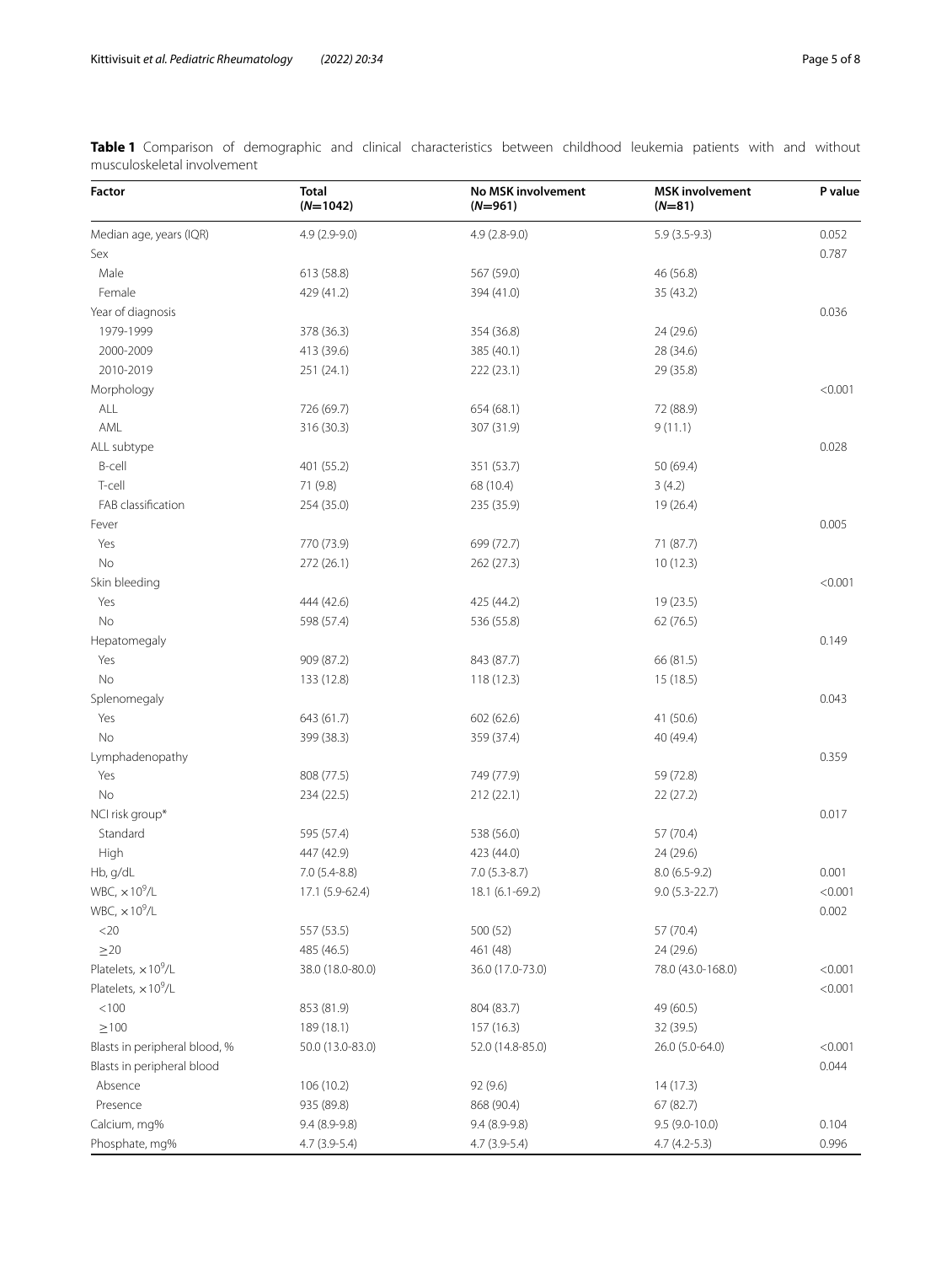| Factor         | Total<br>$(N=1042)$  | No MSK involvement<br>$(N=961)$ | <b>MSK</b> involvement<br>$(N=81)$ | P value |
|----------------|----------------------|---------------------------------|------------------------------------|---------|
| Uric acid, mg% | $5.2(3.9-6.8)$       | $5.2(4.0-6.9)$                  | $5.0(3.7-6.3)$                     | 0.168   |
| ALP, U/L       | 141.0 (105.0-193.0)  | 141.0 (106.0-193.0)             | 135.0(99.8-190.8)                  | 0.725   |
| LDH, U/L       | 1047.0(628.0-2171.5) | 1065.0(652.0-2207.5)            | 831.0(532.8-1465.2)                | 0.013   |
| LDH, U/L       |                      |                                 |                                    | 0.008   |
| < 500          | 116 (12.9)           | 99 (12)                         | 17(23.6)                           |         |
| >500           | 782 (87.1)           | 727 (88)                        | 55 (76.4)                          |         |

## **Table 1** (continued)

Values are expressed as n (%), or median (IQR). ALP; alkaline phosphatase; ALL, acute leukemia; AML; acute myeloid leukemia, FAB, French-American-British classifcation system; Hb, hemoglobin; LDH; lactate dehydrogenase, MSK, musculoskeletal; NCI, National Cancer Institute; WBC, white blood cell

 $^*$ The standard NCI risk factors are age 1-10 years with WBC <50 $\times$ 10 $^9$ /L, with the remaining children classified as high NCI risk

<span id="page-5-0"></span>**Table 2** Comparison of characteristics between patients with musculoskeletal involvement and propensity-score matched patients without musculoskeletal involvement

| Factor                           | <b>Total</b><br>$(N=243)$ | <b>No MSK</b><br>involvement<br>$(N=162)$ | <b>MSK</b><br>involvement<br>$(N=81)$ | P value |
|----------------------------------|---------------------------|-------------------------------------------|---------------------------------------|---------|
| Age, years                       |                           |                                           |                                       | 1       |
| $0 - 10$                         | 187 (77)                  | 125 (77.2)                                | 62 (76.5)                             |         |
| >10                              | 56 (23)                   | 37 (22.8)                                 | 19 (23.5)                             |         |
| Sex                              |                           |                                           |                                       | 0.891   |
| Male                             | 135 (55.6)                | 89 (54.9)                                 | 46 (56.8)                             |         |
| Female                           | 108 (44.4)                | 73 (45.1)                                 | 35 (43.2)                             |         |
| Year of diagnosis                |                           |                                           |                                       | 0.981   |
| 1979-1999                        | 74 (30.5)                 | 50 (30.9)                                 | 24 (29.6)                             |         |
| 2000-2009                        | 83 (34.2)                 | 55 (34)                                   | 28 (34.6)                             |         |
| 2010-2019                        | 86 (35.4)                 | 57 (35.2)                                 | 29 (35.8)                             |         |
| Morphology                       |                           |                                           |                                       | 1       |
| <b>B-cell ALL</b>                | 150 (61.7)                | 100(61.7)                                 | 50(61.7)                              |         |
| T-cell ALL                       | 9(3.7)                    | 6(3.7)                                    | 3(3.7)                                |         |
| FAB classifica-<br>tion          | 57 (23.5)                 | 38 (23.5)                                 | 19 (23.5)                             |         |
| AMI                              | 27(11.1)                  | 18(11.1)                                  | 9(11.1)                               |         |
| WBC, $\times$ 10 <sup>9</sup> /L |                           |                                           |                                       | 1       |
| < 50                             | 27 (11.1)                 | 18(11.1)                                  | 9(11.1)                               |         |
| $\geq 50$                        | 216 (88.9)                | 144 (88.9)                                | 72 (88.9)                             |         |

Values are expressed as n (%). ALL, acute leukemia; AML; acute myeloid leukemia, FAB, French-American-British classifcation system; MSK, musculoskeletal; WBC, white blood cell

found that the absence of peripheral blast cells was signifcantly higher in the group with MSK involvement. In our study, 2.5% of 81 childhood leukemia with MSK involvement had normal CBCs and absence of peripheral blasts. Similarly, Jonsson et al. found that 3.9% of 52 childhood ALL cases with MSK symptoms presented with normal CBCs and absence of peripheral blasts [[16](#page-6-7)]. Barbosa et al. [[5\]](#page-6-16) found that  $4.9\%$  of 61 childhood leukemia cases presented with normal CBC while Ma et al. reported that 18% of 225 childhood leukemia cases in their study had minimal anemia and neutropenia with normal platelet counts and absence of peripheral blasts [\[28](#page-7-6)].

The prognosis of survival outcomes of MSK involvement in childhood leukemia is controversial. Some studies have reported that children with MSK involvement had better survival outcomes than those without MSK involvement [[14,](#page-6-8) [32](#page-7-10)[–34](#page-7-11)], while many found no diference in survival outcomes [[8,](#page-6-17) [13](#page-6-5), [15](#page-6-6), [17,](#page-6-9) [29](#page-7-7), [35](#page-7-12), [36\]](#page-7-13) and one study reported a poor prognosis in patients with severe bone involvement [\[37](#page-7-14)]. Our study, using a propensity score-matching method for balancing risks between the study groups, found that the presence of MSK involvement did not have a signifcant association with prognosis in childhood leukemia.

Our long-term study included a large number of childhood leukemia patients. The majority with MSK involvement in our study had their disease confirmed by radiographic bone changes. Our study also had some limitations. First, there is potential bias inherent in any long-term, retrospective study, and although the chart records of all childhood leukemia patients in our center included data of the bone and joint involvement at the initial presentation, subjective complaints such as limb pain, back pain, limp or night pain might have been underreported. Second, MSK symptoms which could have developed later during the disease course were not included in our study. Third, the validity of the study is also limited by factors such as the period of diagnosis where there may have been differences in classification of ALL (from FAB to T-cell or B-cell ALL), the method of diagnosis, which additionally used immunophenotyping of cell markers, and treatment protocols. Fourth, the lack of molecular studies limited the assessment of these variables in our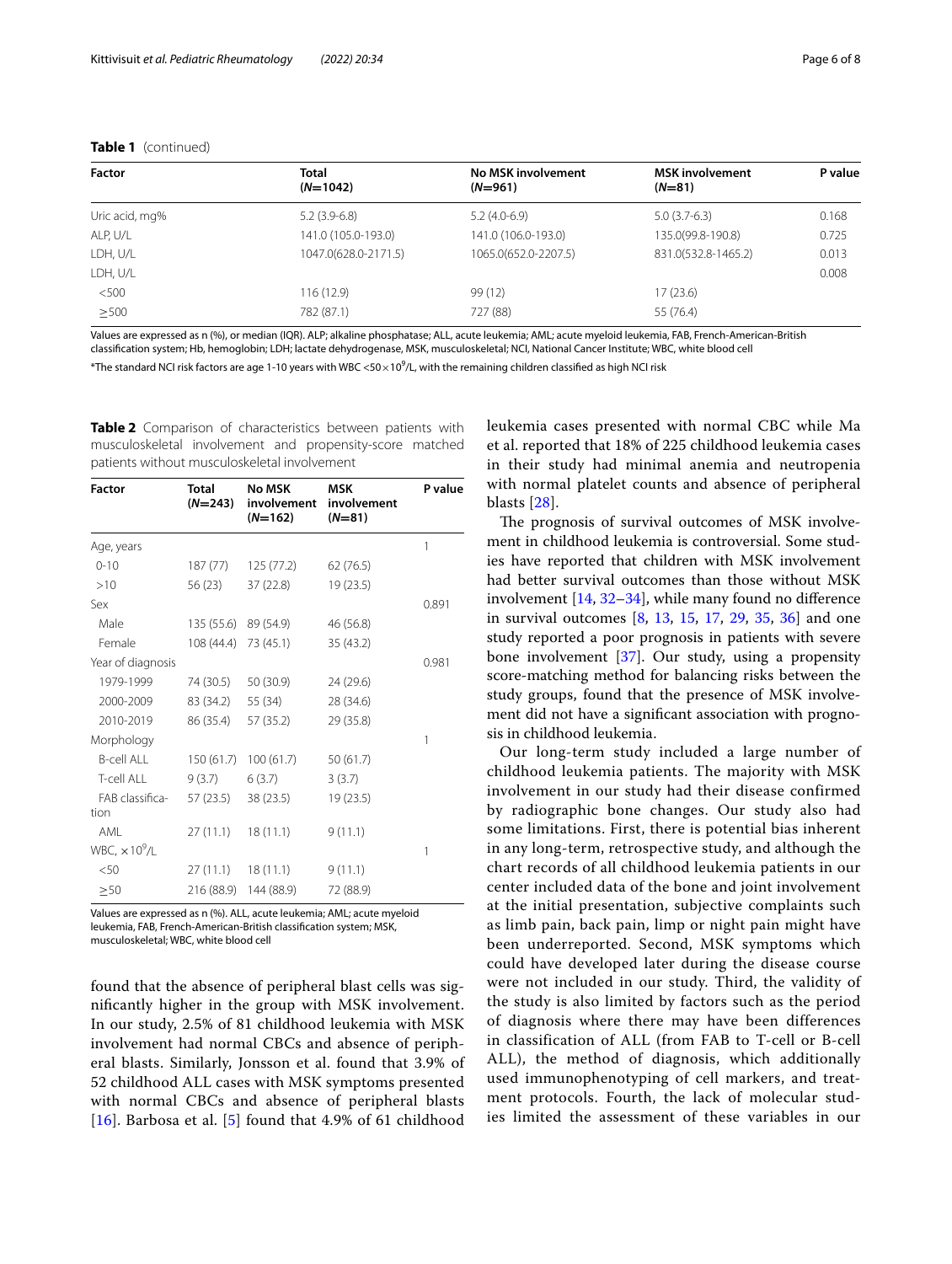study. Fifth, several related variables, including the initiation of treatment, were not evaluated in our study. Thailand has a limited number of pediatric rheumatologists. In the past, there was no pediatric rheumatologist service in our center. Therefore, none of the children in our study had been evaluated by a pediatric rheumatologist.

In conclusion, childhood leukemia with MSK involvement had the notable characteristics of minimal or absent hematologic abnormalities and peripheral blast counts. The survival outcomes were not different between those with and without MSK involvement. As the clinical and laboratory signs of leukemia can be obscured at initial presentation, clinicians should be aware of the possibility of leukemia in children who present with MSK complaints.

#### **Abbreviations**

ALL: Acute lymphoblastic leukemia; AML: Acute myeloid leukemia; CBC: Complete blood count; EFS: Event-free survival; FAB: French-American-British; Hb: Hemoglobin; JIA: Juvenile idiopathic arthritis; LDH: Lactate dehydrogenase; MSK: Musculoskeletal; NCI: National Cancer Institute; OS: Overall survival; WBC: White blood cell.

#### **Acknowledgements**

We would like to thank Mr. Dave Patterson of the Office of International Affairs, Faculty of Medicine, Prince of Songkla University, for his help with English editing.

#### **Author contributions**

SK, PS, NS, SC and TC made substantial contributions to conception and design of the study in addition to the acquisition of data. EM, SK, and TC made signifcant contributions to the analysis and interpretation of data. SK and TC were primarily responsible for drafting and revising the manuscript for important intellectual content. All authors provided fnal approval of the manuscript to be submitted for publication.

#### **Funding**

This research did not receive any specifc grants from any funding agencies in the public, commercial, or not-for-proft sectors.

#### **Availability of data and materials**

The data that support the fndings of this study are available on request from the corresponding author. The data are not publicly available due to privacy and ethical restrictions.

### **Declarations**

## **Ethics approval and consent to participate**

Ethical approval was obtained from the Ethics Committee of the Faculty of Medicine, Prince of Songkla University, Songkhla, Thailand. The participant consent was not required.

#### **Consent for publication**

Not applicable.

#### **Competing interests**

The authors declare that they have no competing interests.

#### **Author details**

<sup>1</sup> Department of Pediatrics, Faculty of Medicine, Prince of Songkla University, Hat Yai, Thailand. <sup>2</sup> Epidemiology Unit, Faculty of Medicine, Prince of Songkla University, Hat Yai, Thailand.

Received: 17 February 2022 Accepted: 21 April 2022 Published online: 02 May 2022

#### **References**

- <span id="page-6-0"></span>1. Bidwell SS, Peterson CC, Demanelis K, Zarins KR, Meza R, Sriplung H, et al. Childhood cancer incidence and survival in Thailand: A comprehensive population-based registry analysis, 1990–2011. Pediatr Blood Cancer. 2019;66: e27428.
- <span id="page-6-1"></span>2. Steliarova-Foucher E, Colombet M, Ries LA, Moreno F, Dolya A, Bray F, et al. International incidence of childhood cancer, 2001–10: a populationbased registry study. Lancet Oncol. 2017;18:719–31.
- <span id="page-6-2"></span>3. Clarke RT, Van den Bruel A, Bankhead C, Mitchell CD, Phillips B, Thompson MJ. Clinical presentation of childhood leukaemia: a systematic review and meta-analysis. Arch Dis Child. 2016;101:894–901.
- <span id="page-6-3"></span>4. Kai T, Ishii E, Matsuzaki A, Okamura J, Ikuno Y, Tasaka E, et al. Clinical and prognostic implications of bone lesions in childhood leukemia at diagnosis. Leuk Lymphoma. 1996;23:119–23.
- <span id="page-6-16"></span>5. Barbosa CM, Nakamura C, Terreri MT, Lee ML, Petrilli AS, Hilário MO. Musculoskeletal manifestations as the onset of acute leukemias in childhood. J Pediatr. 2002;78(6):481–4.
- 6. Kobayashi D, Satsuma S, Kamegaya M, Haga N, Shimomura S, Fujii T, et al. Musculoskeletal conditions of acute leukemia and malignant lymphoma in children. J Pediatr Orthop B. 2005;14:156–61.
- <span id="page-6-14"></span>7. Robazzi TC, Barreto JH, Silva LR, Santiago MB, Mendonça N. Osteoarticular manifestations as initial presentation of acute leukemias in children and adolescents in Bahia. Brazil J Pediatr Hematol Oncol. 2007;29:622–6.
- <span id="page-6-17"></span>8. Sinigaglia R, Gigante C, Bisinella G, Varotto S, Zanesco L, Turra S. Musculoskeletal manifestations in pediatric acute leukemia. J Pediatr Orthop. 2008;28:20–8.
- <span id="page-6-12"></span>9. Biswas S, Chakrabarti S, Chakraborty J, Paul PC, Konar A, Das S. Childhood acute leukemia in West Bengal, India with an emphasis on uncommon clinical features. Asian Pac J Cancer Prev. 2009;10:903–6.
- <span id="page-6-15"></span>10. Zombori L, Kovacs G, Csoka M, Derfalvi B. Rheumatic symptoms in childhood leukaemia and lymphoma-a ten-year retrospective study. Pediatr Rheumatol Online J. 2013;11:20.
- <span id="page-6-13"></span>11. Riccio I, Marcarelli M, Del Regno N, Fusco C, Di Martino M, Savarese R, et al. Musculoskeletal problems in pediatric acute leukemia. J Pediatr Orthop B. 2013;22:264–9.
- <span id="page-6-4"></span>12. Tsujioka T, Sugiyama M, Ueki M, Tozawa Y, Takezaki S, Ohshima J, et al. Diffculty in the diagnosis of bone and joint pain associated with pediatric acute leukemia; comparison with juvenile idiopathic arthritis. Mod Rheumatol. 2018;28:108–13.
- <span id="page-6-5"></span>13. Maman E, Steinberg DM, Stark B, Izraeli S, Wientroub S. Acute lymphoblastic leukemia in children: correlation of musculoskeletal manifestations and immunophenotypes. J Child Orthop. 2007;1:63–8.
- <span id="page-6-8"></span>14. Brix N, Rosthøj S, Herlin T, Hasle H. Arthritis as presenting manifestation of acute lymphoblastic leukaemia in children. Arch Dis Child. 2015;100:821–5.
- <span id="page-6-6"></span>15. Tragiannidis A, Vasileiou E, Papageorgiou M, Damianidou L, Hatzipantelis E, Gombakis N, et al. Bone involvement at diagnosis as a predictive factor in children with acute lymphoblastic leukemia. Hippokratia. 2016;20:227–30.
- <span id="page-6-7"></span>16. Jonsson OG, Sartain P, Ducore JM, Buchanan GR. Bone pain as an initial symptom of childhood acute lymphoblastic leukemia: association with nearly normal hematologic indexes. J Pediatr. 1990;117:233–7.
- <span id="page-6-9"></span>17. Kang S, Im HJ, Bae K, Park SS. Infuence of musculoskeletal manifestations as the only presenting symptom in B-cell acute lymphoblastic leukemia. J Pediatr. 2017;182:290-295.e1.
- <span id="page-6-10"></span>18. Smith M, Arthur D, Camitta B, Carroll AJ, Crist W, Gaynon P, et al. Uniform approach to risk classifcation and treatment assignment for children with acute lymphoblastic leukemia. J Clin Oncol. 1996;14:18–24.
- <span id="page-6-11"></span>19. Laosombat V, Wongchanchailert M, Sattayasevana B, Wiriyasateinkul A, Watana-Arepornchai S. The treatment of children with acute lymphoblastic leukemia in Thailand. Med Pediatr Oncol. 2002;38:266–8.
- 20. Tubergen DG, Gilchrist GS, O'Brien RT, Coccia PF, Sather HN, Waskerwitz MJ, et al. Improved outcome with delayed intensifcation for children with acute lymphoblastic leukemia and intermediate presenting features: a Childrens Cancer Group phase III trial. J Clin Oncol. 1993;11:527–37.